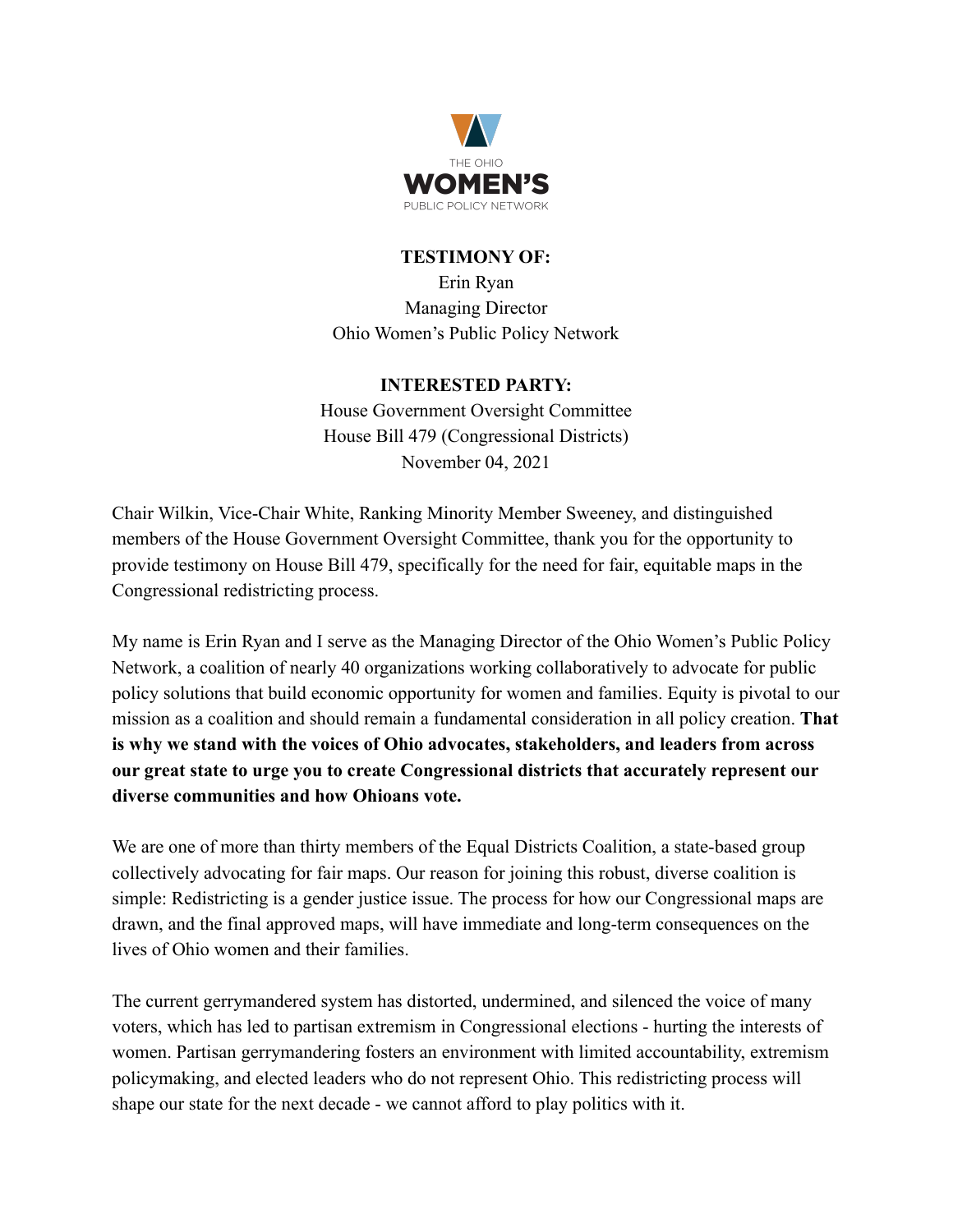The interests of women across our state are intertwined with the decisions made during the Congressional redistricting process. Many times, the issues that disproportionately serve women are relegated to "just" women's issues; ignored, rolled back, undervalued. When in fact, these are economic issues, family issues, and community issues. The pandemic and accompanying economic crisis have brought the issues facing women, particularly women of color, into the forefront: balancing caregiving and work, facing low-wage and low-security jobs, accessing health care services, unstable and unaffordable housing, and more.

Fair maps would address the hyper-partisanship and extremism within our Congressional elections, providing the opportunity for the issues impacting women and families to be better reflected. Under the current gerrymandered system, districts are drawn to ensure that certain political parties win, and the leading candidate is most often decided through the primary election, guaranteeing that partisan extremism selects the winner. This creates an environment where, far too often, the issues that candidates stand for do not align with the priorities of the women and families it impacts. For example, Congressional candidates and elected officials supporting extreme abortion bans, despite the majority of Ohioans supporting abortion access while, at the same time, failing to call for common-sense and widely supported legislative issues like paid family leave. Instead, by drawing fair, equitable maps, there would be more of an opportunity to advance efforts that tackle the issues women and families are facing everyday in our communities.

**This legislative body holds immense power in ensuring that the Congressional redistricting process is fair, equitable, transparent, and constitutional. We urge you to advance maps that:**

- **Provide representational fairness,** based on the preferences of Ohio voters over the past decade, by including **no more than 55% Republican seats (Ohio has voted an average of 55% Republican over the past decade)**
- Ensure that communities of color have **adequate and real pathways to political representation**
- **Keep communities together and refrain from partisan redistricting tactics**, such as "cracking" and "packing," which distort and divide communities' power
- Utilize a **transparent and public process** with input and insight from Ohioans, as required by the Ohio Constitution

We believe that policymaking is strengthened when Ohioans, especially women, are included and centered throughout the process. However, without fair and equitable maps that truly represent competitive and diverse districts, the voices of voters are outweighed by a rigged system. With fair maps, we envision a diverse and equitable future where all communities are